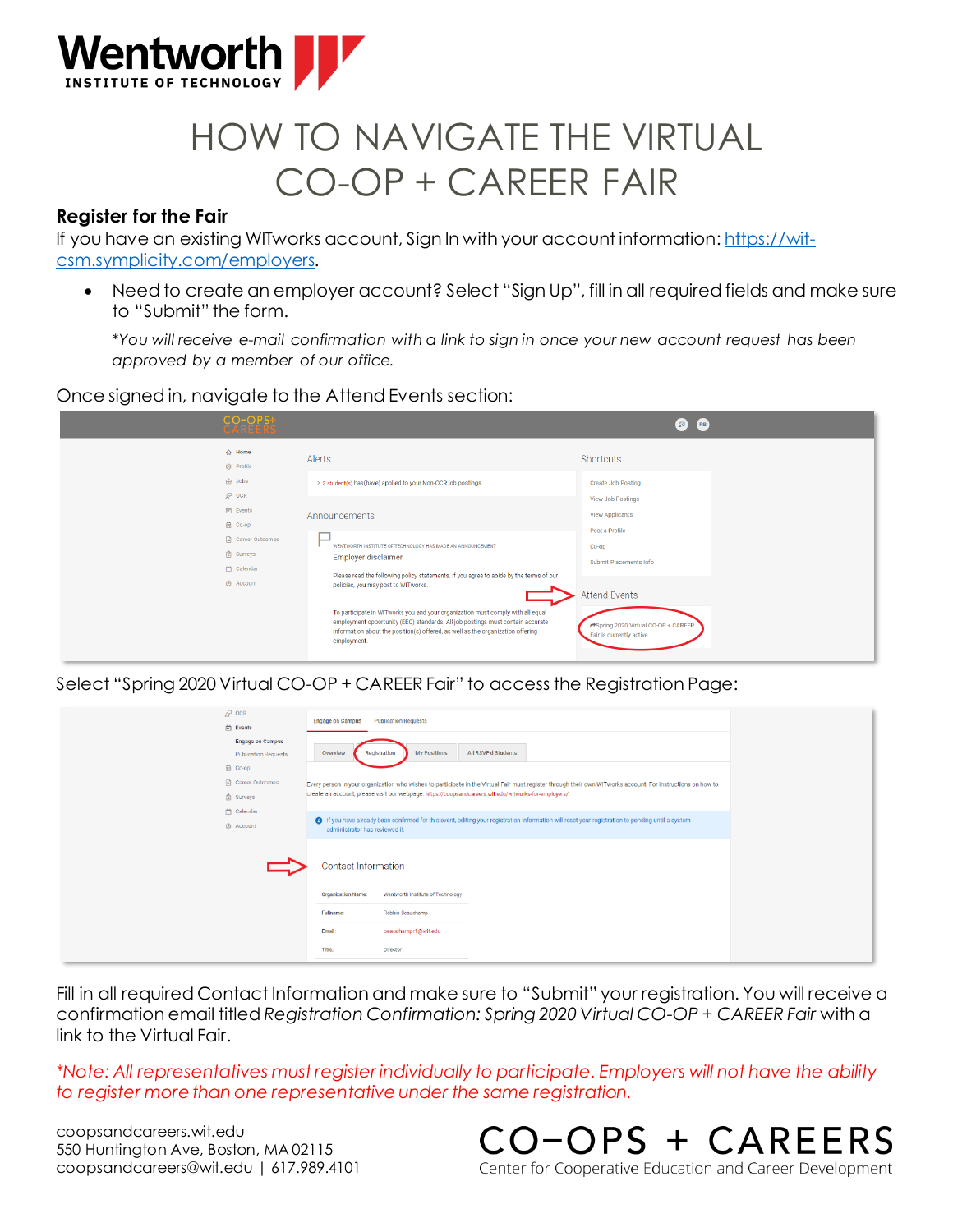

## **Open the Event**

Sign In to WITworks[: https://wit-csm.symplicity.com/employers](https://wit-csm.symplicity.com/employers).

- From the homepage, navigate to Events > Engage on Campus > Spring 2020 Virtual CO-OP + CAREER Fair
- Once the event has started, select "Live Chat":



This action will open a new window for chatting.

#### **Engage with Students**

As an employer, you will not have functionality to initiate conversation with student/alumni attendees. To signal to attendees that you are available to chat, select "Launch Chat Request":



Once **ONLINE**, student messages will populate in the Chat Request Monitor Window. You will have 2 minutes to Accept chats or they will be deleted.

• Accepting a chat request will open a private chat window. Please make sure to Enable Popups in your browser settings to allow for Chat Pop-ups!

coopsandcareers.wit.edu 550 Huntington Ave, Boston, MA 02115 coopsandcareers@wit.edu | 617.989.4101 CO-OPS + CAREERS Center for Cooperative Education and Career Development